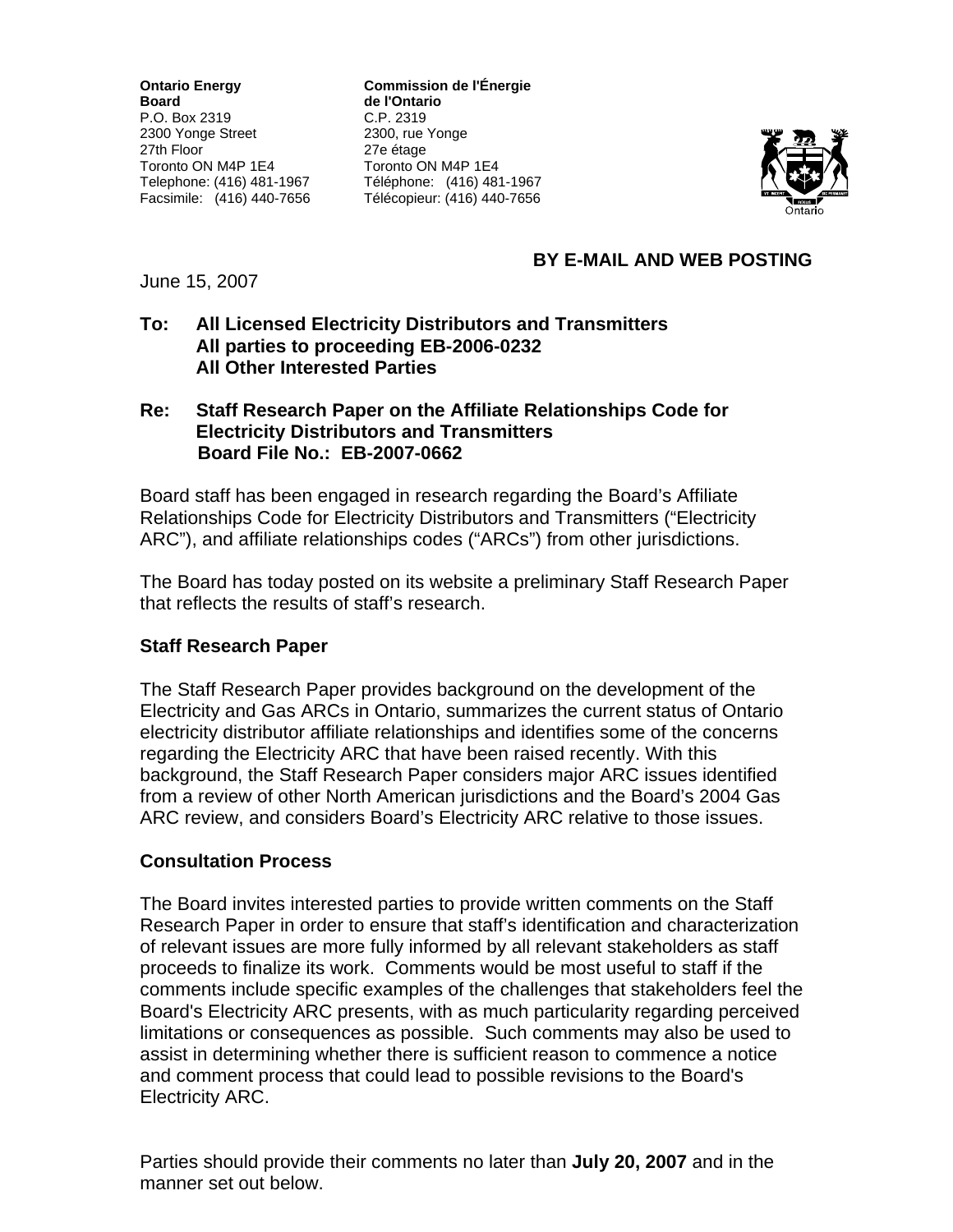### **Cost Awards**

Cost awards will be available to eligible parties under section 30 of the *Ontario Energy Board Act, 1998* for their participation in this consultation. The costs awarded will be recovered from all licensed rate-regulated electricity distributors based on their respective distribution revenues. Appendix A contains important information regarding cost awards for this consultation, including in relation to eligibility requests and objections. In order to facilitate a timely decision on cost eligibility, the deadlines for filing cost eligibility requests and objections will be strictly enforced.

### **Invitation to Participate and Filing Instructions**

Those interested in participating in this consultation should indicate their intent in writing by letter addressed to the Board Secretary by **June 25, 2007**. That letter should include the following:

- a statement as to whether the participant intends to make written comments on the Staff Research Paper, and/or whether the participant wishes to be on the distribution list for future developments in this consultation; and
- a statement as to whether the participant wishes to request cost eligibility. All requests for cost eligibility must be accompanied by the information identified in Appendix A under the heading "Cost Award Eligibility".

Interested parties that wish to provide written comments on the Staff Research Paper must file three thee (3) paper copies of the comments and an electronic version of the comments in searchable Adobe Acrobat (PDF) and Word with the Board Secretary by **July 20, 2007.** Electronic copies may be submitted on diskette or by e-mail to [boardsec@oeb.gov.on.ca.](mailto:boardsec@oeb.gov.on.ca)

Your submission must quote file number EB-2007-0662 and include your name, postal address and telephone number and, if available, e-mail address and fax number.

This letter, the Staff Research Paper, and all written comments submitted in response to the Research Paper will be available for public inspection on the Board's website at [www.oeb.gov.on.ca](http://www.oeb.gov.on.ca/) and at the Board's office during normal business hours.

Any questions relating to this consultation should be directed to John Vrantsidis. The Board's toll-free number is 1-888-632-6273.

Yours truly, *Original Signed By* 

Peter H. O'Dell Assistant Board Secretary